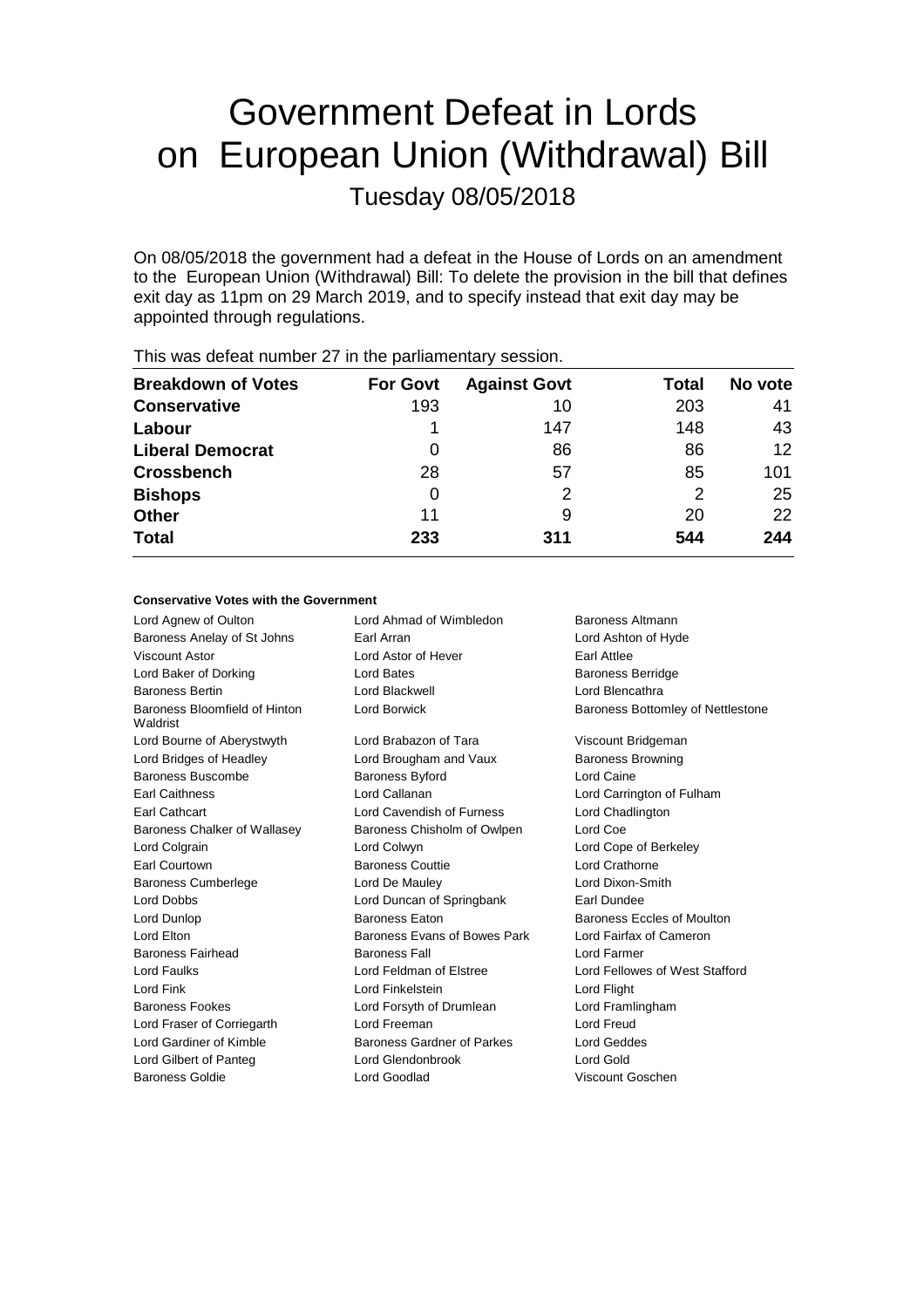Baroness Hanham Baroness Harding of Winscombe Lord Harris of Peckham Lord Hayward Baroness Helic Lord Henley Lord Hill of Oareford **Lord Hodgson of Astley Abbotts** Baroness Hodgson of Abinger Lord Holmes of Richmond Earl Home Earl Home Baroness Hooper Lord Horam **Lord Howard of Lympne** Lord Howard of Rising Earl Howe **Lord Howell of Guildford** Earl Howe Lord Hunt of Wirral<br>
Lord James of Blackheath **Baroness Jenkin of Kennington** Lord Keen of Elie Lord King of Bridgwater Lord Kirkham Lord Lamont of Lerwick Lord Lang of Monkton Lord Lawson of Blaby Lord Leigh of Hurley Lord Lexden **Earl Lindsay** Lord Lingfield **Lord Lingfield** Earl Liverpool **Lord Lucas** Lord Lucas Lord Lupton Lord MacGregor of Pulham Market Lord Mackay of Clashfern Lord Magan of Castletown Lord Mancroft **Baroness Manzoor** Lord Marland Lord Marlesford Lord McColl of Dulwich Baroness McGregor-Smith Lord McInnes of Kilwinning **Baroness Mone Communist Control** Duke of Montrose Baroness Morris of Bolton Lord Moynihan Lord Naseby Lord Nash Baroness Neville-Jones Baroness Neville-Rolfe Baroness Newlove Baroness Nicholson of Winterbourne Baroness Noakes Lord Northbrook **Lord O'Shaughnessy** Baroness O'Cathain Baroness Oppenheim-Barnes Lord Palumbo **Baroness Pidding** Lord Polak Lord Popat Lord Porter of Spalding Lord Price **Lord Prior of Brampton** Baroness Rawlings Baroness Redfern Lord Renfrew of Kaimsthorn Lord Ribeiro Viscount Ridley Lord Risby Lord Robathan Baroness Rock Lord Rotherwick Lord Ryder of Wensum Lord Saatchi **Baroness Scott of Bybrook** Baroness Seccombe Earl Selborne Lord Selkirk of Douglas Lord Selsdon Baroness Shackleton of Belgravia Lord Sheikh Baroness Shephard of Northwold Lord Sherbourne of Didsbury Lord Shinkwin **Earl Shinkwin** Earl Shrewsbury Lord Skelmersdale Lord Smith of Hindhead Lord Spicer Baroness Stedman-Scott Lord Sterling of Plaistow Baroness Stroud Baroness Sugg **Lord Suri** Lord Suri **Lord Taylor of Holbeach** Lord Trefgarne Viscount Trenchard Lord Trimble Viscount Ullswater Baroness Vere of Norbiton Baroness Verma Lord Wakeham Lord Wasserman Lord Wei Lord Whitby Baroness Wilcox Baroness Williams of Trafford Baroness Wyld Lord Young of Cookham Lord Young of Graffham Viscount Younger of Leckie

Lord Griffiths of Fforestfach Lord Hague of Richmond Lord Hamilton of Epsom Baroness Jenkin of Kennington Lord Keen of Elie

**Conservative Votes against the Government**

Lord Green of Hurstpierpoint Viscount Hailsham Lord Heseltine Lord Patten of Barnes **Lord Tugendhat** Duke of Wellington Baroness Wheatcroft

Lord Bowness Lord Cooper of Windrush Lord Cormack

# **Labour Votes with the Government** Baroness Mallalieu

**Labour Votes against the Government**

Lord Bach Baroness Bakewell Lord Bassam of Brighton Lord Beecham **Lord Berkeley** Baroness Blackstone Baroness Blood Lord Bradley Lord Bragg Lord Brennan Lord Brooke of Alverthorpe Lord Brookman Lord Browne of Ladyton Lord Campbell-Savours Lord Carter of Coles

Baroness Adams of Craigielea Lord Adonis Lord Alli

Lord Anderson of Swansea Baroness Andrews Baroness Armstrong of Hill Top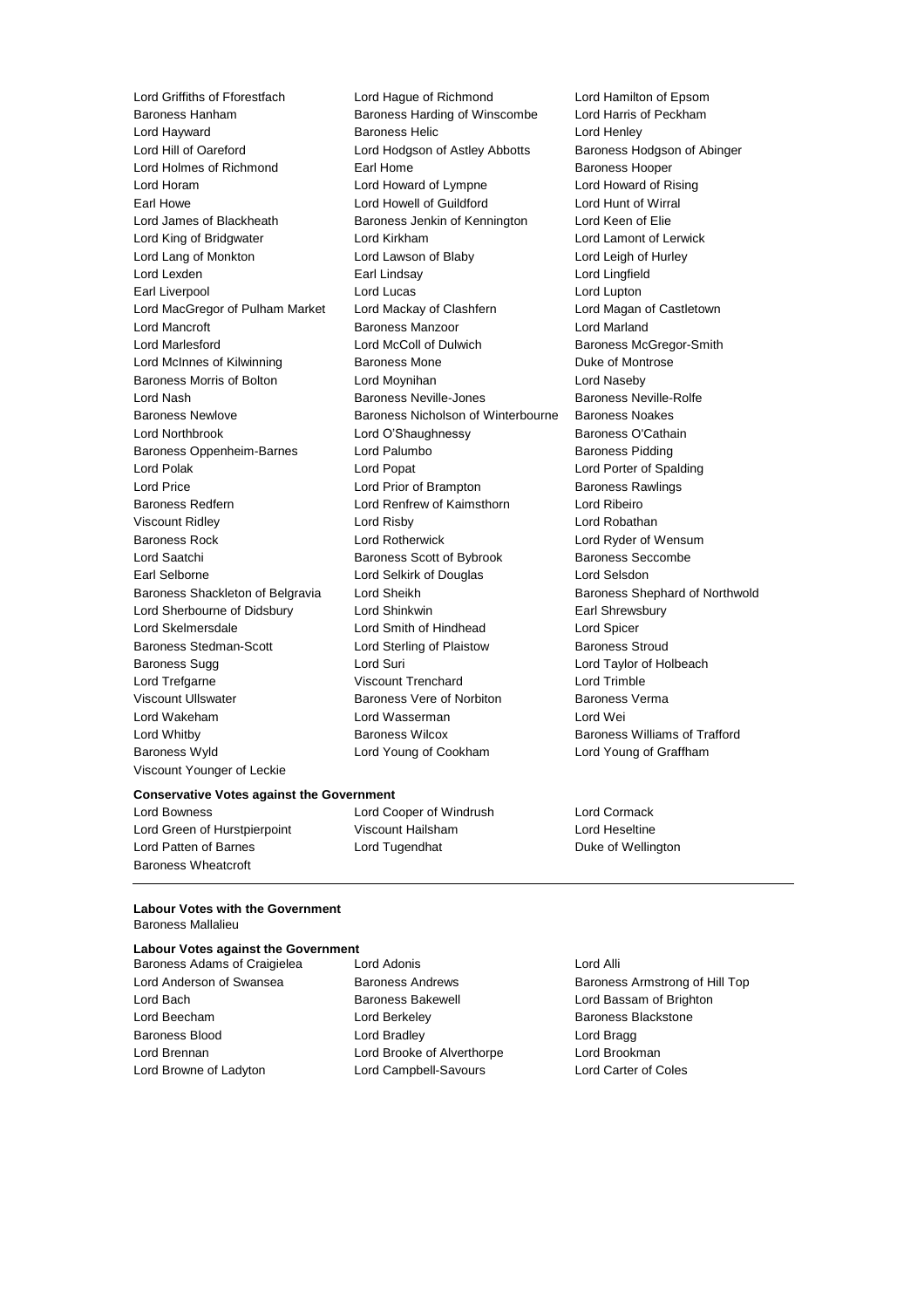Lord Christopher Lord Clark of Windermere Baroness Cohen of Pimlico Lord Collins of Highbury **Baroness Corston** Baroness Crawley Lord Cunningham of Felling Lord Darling of Roulanish Lord Davies of Stamford Lord Davies of Oldham **Lord Desai** Baroness Donaghy Lord Donoughue **Baroness Drake** Lord Drayson Lord Dubs Lord Elder Lord Evans of Watford Lord Falconer of Thoroton Lord Faulkner of Worcester Lord Foster of Bishop Auckland Lord Foulkes of Cumnock Baroness Gale Cumnoch Baroness Gale Cumnock Baroness Gale Lord Giddens Baroness Golding Lord Goldsmith Lord Gordon of Strathblane Lord Grantchester Lord Griffiths of Burry Port Lord Hain Viscount Hanworth Lord Harris of Haringey Lord Haskel Lord Haworth **Baroness Hayter of Kentish Town** Baroness Healy of Primrose Hill Baroness Henig Baroness Hilton of Eggardon Baroness Hollis of Heigham Lord Hughes of Woodside Lord Hunt of Kings Heath Lord Hunt of Chesterton Lord Irvine of Lairg Baroness Jay of Paddington Lord Jones Baroness Jones of Whitchurch Lord Judd Baroness Kennedy of The Shaws Baroness Kennedy of Cradley **Lord Kennedy of Southwark** Lord Kestenbaum Baroness Kinnock of Holyhead Lord Kinnock Lord Knight of Weymouth Baroness Lawrence of Clarendon Lord Layard Lord Lea of Crondall Lord Leitch **Lord Lennie** Lord Lennie **Lord Levy** Baroness Liddell of Coatdyke Lord Liddle Lord Lipsey Baroness Lister of Burtersett Lord Livermore Lord MacKenzie of Culkein Lord Mandelson Baroness Massey of Darwen Lord Maxton Lord McAvoy **Baroness McDonagh** Baroness McDonagh Baroness McIntosh of Hudnall Lord McKenzie of Luton **Lord Mendelsohn** Baroness Morgan of Huyton Lord Morgan Lord Morris of Aberavon Lord Morris of Handsworth Baroness Morris of Yardley **Lord Murphy of Torfaen** Baroness Nye Baroness Pitkeathley Lord Ponsonby of Shulbrede Baroness Primarolo Baroness Prosser **Example 2** Lord Puttnam **Baroness Quin** Baroness Quin Baroness Ramsay of Cartvale Lord Reid of Cardowan Lord Robertson of Port Ellen Lord Rogers of Riverside Lord Rooker Lord Rosser Baroness Royall of Blaisdon Lord Sawyer **Baroness Sherlock** Baroness Sherlock Viscount Simon Baroness Smith of Basildon Lord Smith of Leigh Baroness Smith of Gilmorehill Lord Snape Lord Soley Baroness Taylor of Bolton **Baroness Thornton Baroness Thornton** Lord Tomlinson Lord Touhig **Lord Triesman** Lord Triesman **Lord Tunnicliffe** Lord Turnberg **Baroness Warwick of Undercliffe** Lord Watson of Invergowrie Lord Watts **Baroness Wheeler** Baroness Wheeler **Baroness Whitaker** Lord Whitty Lord Williams of Elvel Lord Wood of Anfield Lord Woolmer of Leeds Lord Young of Norwood Green Baroness Young of Old Scone

Lord Cashman Baroness Chakrabarti Viscount Chandos

Lord Stevenson of Balmacara Lord Stone of Blackheath Baroness Symons of Vernham Dean

#### **Liberal Democrat Votes with the Government**

# **Liberal Democrat Votes against the Government**

| Lord Addington                                | Lord Allan of Hallam               | Lord Ashdown of Norton-sub-Hamdon |
|-----------------------------------------------|------------------------------------|-----------------------------------|
| Baroness Bakewell of Hardington<br>Mandeville | <b>Baroness Barker</b>             | Lord Beith                        |
| Baroness Benjamin                             | Baroness Bonham-Carter of Yarnbury | Baroness Bowles of Berkhamsted    |
| Lord Bradshaw                                 | <b>Baroness Brinton</b>            | Lord Bruce of Bennachie           |
| Lord Burnett                                  | <b>Baroness Burt of Solihull</b>   | Lord Campbell of Pittenweem       |
| Lord Clement-Jones                            | Lord Cotter                        | <b>Baroness Doocey</b>            |
| <b>Baroness Featherstone</b>                  | Lord Foster of Bath                | Lord Fox                          |
| Baroness Garden of Frognal                    | Lord German                        | Lord Goddard of Stockport         |
| Lord Greaves                                  | <b>Baroness Grender</b>            | <b>Baroness Hamwee</b>            |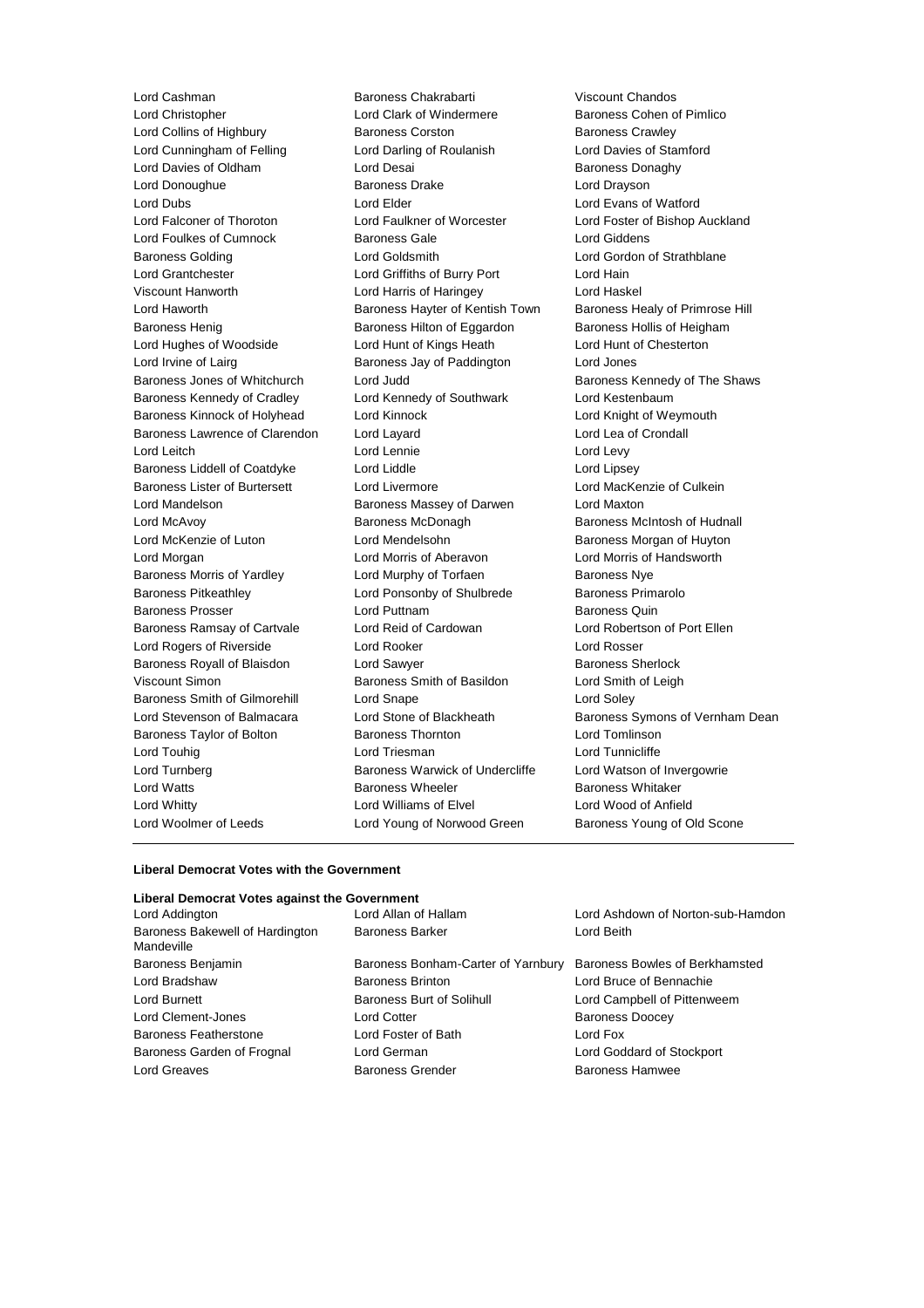- Lord Willis of Knaresborough Lord Wrigglesworth
- Baroness Harris of Richmond Baroness Humphreys Lord Hussain Baroness Hussein-Ece **Baroness** Janke Baroness Janke Baroness Jolly Lord Jones of Cheltenham Lord Kirkwood of Kirkhope Baroness Kramer Lord Lee of Trafford **Baroness Ludford** Baroness Ludford **Baroness Maddock** Lord Marks of Henley-on-Thames Lord McNally **Baroness Miller of Chilthorne Domer** Lord Newby Baroness Northover Lord Paddick Lord Palmer of Childs Hill Baroness Parminter Baroness Pinnock Lord Purvis of Tweed Baroness Randerson Lord Razzall Lord Redesdale Lord Rennard Lord Roberts of Llandudno Lord Rodgers of Quarry Bank Baroness Scott of Needham Market Lord Scriven Lord Sharkey **Baroness Sheehan** Lord Shipley **Constants In the Shipley** Lord Shutt of Greetland Baroness Smith of Newnham Lord Steel of Aikwood Lord Stephen Lord Stoneham of Droxford Lord Storey Lord Strasburger Lord Stunell Baroness Suttie Lord Taverne **Lord Teverson** Baroness Thomas of Winchester Lord Thomas of Gresford **Baroness Thornhill Baroness Thornhill** Viscount Thurso Lord Tope **Baroness Tyler of Enfield** Lord Tyler Lord Vallance of Tummel **Lord Verjee** Lord Verjee Lord Wallace of Saltaire Lord Wallace of Tankerness Baroness Walmsley Lord Watson of Richmond
	-

#### **Crossbench Votes with the Government**

Lord Wilson of Tillyorn

Lord Chartres Lord Craig of Radley Viscount Craigavon Lord Dannatt Baroness Deech Lord Eames Lord Hogan-Howe **Lord Judge** Lord Judge **Lord Kakkar** Lord Laming **Lord Luce Lord Luce Earl Lytton** 

**Crossbench Votes against the Government**

Lord Bichard Lord Bilimoria Lord Birt Baroness Boothroyd Baroness Brown of Cambridge Lord Butler of Brockwell Baroness Butler-Sloss Lord Carlile of Berriew Earl Clancarty Earl Cork and Orrery Baroness Coussins Lord Crisp Baroness D'Souza **Lord Dykes** Lord Dykes Viscount Falkland Baroness Greengross **Baroness Grey-Thompson** Lord Hannay of Chiswick Lord Harries of Pentregarth Lord Haskins **Baroness Hayman** Lord Hope of Craighead Baroness Howe of Idlicote Lord Jay of Ewelme Lord Kerr of Kinlochard Earl Listowel Lord Lisvane Lord Loomba Lord Low of Dalston Lord Macpherson of Earl's Court Lord Mair Baroness Meacher Lord Mitchell Baroness Neuberger Lord O'Donnell Baroness O'Neill of Bengarve Baroness Prashar Lord Rees of Ludlow Baroness Richardson of Calow Lord Russell of Liverpool Earl Sandwich Lord Singh of Wimbledon Duke of Somerset **Lord St John of Bletso** Baroness Stern Lord Stern of Brentford Lord Turnbull Lord Vaux of Harrowden Lord Warner Baroness Watkins of Tavistock Lord Wilson of Dinton Lord Woolf Baroness Worthington Baroness Young of Hornsey

Lord Mawson Lord Northbourne Viscount Slim Lord Stirrup **Lord Thurlow** Lord Thurlow **Lord Trees** Lord Aberdare Lord Armstrong of Ilminster Lord Best

Lord Bew Lord Boyce Lord Cameron of Dillington Earl Erroll Lord Fellowes Lord Green of Deddington Lord Greenway Earl Hay of Kinnoull Lord Hennessy of Nympsfield

**Bishop Votes with the Government**